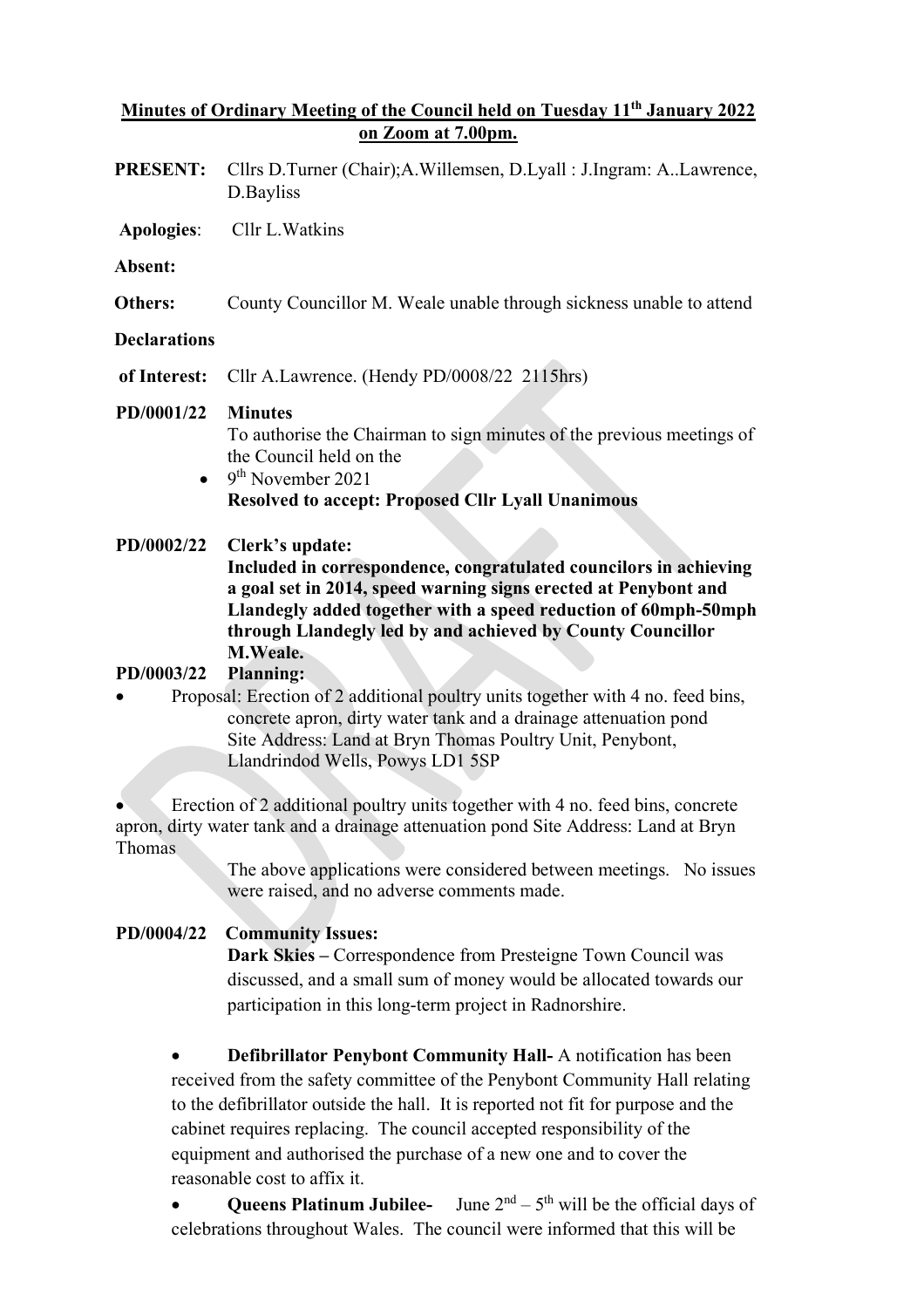marked by the 'Penybont Charity Group' in conjunction with the annual 'Tractor Run' with events at the Dole. Clerk to write to organisers offering support.

### **PD/0005/22 One Voice Wales**

Meeting was attended with Chair/CEO of PCC, members from Planning, Housing and Highways. It is reported to have been a open and frank exchange of questions and answers and reported to have been a valuable meeting.

Council supports a further meeting of Cllr Willemsen with Head of Planning re large planning applications and the effect on community councils.

#### **PD/0006/22 Finance**

| <b>Geraint Evans</b> | Clerks' annual wages<br>21-22 | £1000        |
|----------------------|-------------------------------|--------------|
| Vision ICT           | Annual web charge             | £270 inc Vat |
| Mrs MA Williams      | Honoria for                   | £100         |
|                      | <b>Monument Gardens</b>       |              |
|                      |                               |              |

**VAT to be re-claimed**

### **Proposed Cllr J.Ingram Unanimous**

• **Budget -** Councillors are required to set a budget outlining its spending in various categories for the forthcoming financial year. As a general advice to the council, it would be that provided the council has worked out a budget for the forthcoming year, (allowing for ongoing commitments, inflation, and new projects) it would be reasonable to set a precept that it is needed to fulfil those requirements. In doing so, regards should be given to the level of balances of the unallocated reserves that could contribute towards

project costs, if that was an appropriate consideration. Each expenditure heading should be considered in isolation, necessary and proportionate.

| <b>Account Headings</b>         | <b>Budget for</b><br>22/23 | To be paid from<br>reserves. |
|---------------------------------|----------------------------|------------------------------|
| <b>Employee costs</b>           | £1,000.00                  |                              |
| Administration/Subscriptions    | £500.00                    |                              |
| <b>Audit Charges</b>            | £350.00                    |                              |
| <b>Community Grants</b>         | £0.00                      | 200                          |
| Hall Hire                       | £100.00                    |                              |
| Insurance                       | £360.00                    |                              |
| Web site administration         | £225.00                    |                              |
| Maintenance                     | £0.00                      | 564                          |
| Training                        | £650.00                    |                              |
| <b>Election Expenses</b>        | £1,150.00                  |                              |
| War Memorial                    | £0.00                      | 100                          |
| <b>Councillors Renumeration</b> | £0.00                      | covered in reserves          |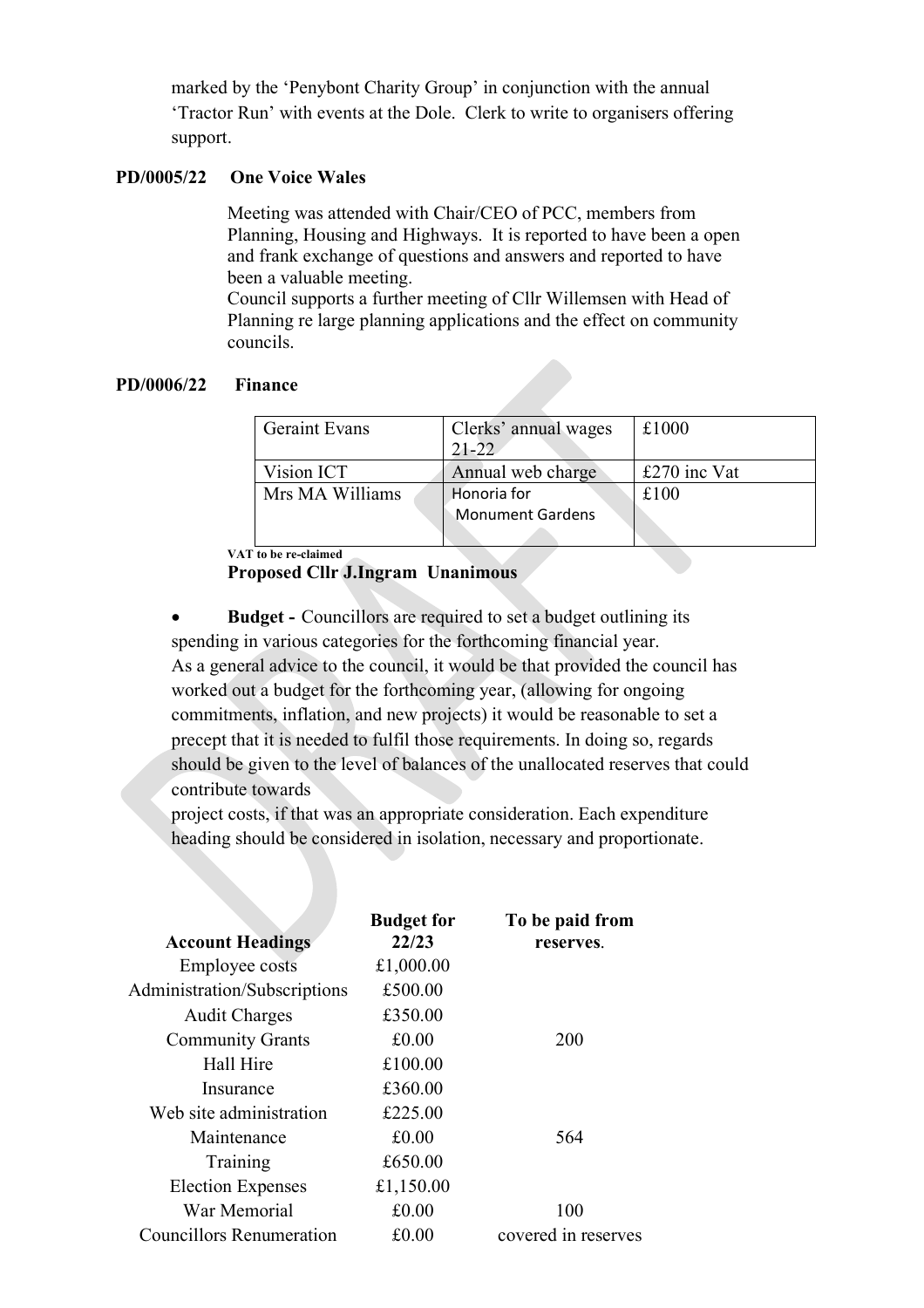| Child Care Renumeration | £0.00     | covered in reserves |
|-------------------------|-----------|---------------------|
| <b>Servicing Defibs</b> |           | 165                 |
| Zoom                    | £119.00   |                     |
| Speed sign Initiative   | £2,500.00 |                     |
|                         | £6,954.00 | 1029                |

**Proposed by Cllr D.Bayliss that PCC be informed the precept for this council will be £6954 Unanimous**

• **The matter of public meetings for April 2022 onwards were discussed. The council are not in possession of any equipment and an approximate cost to be in a lawful position could be a further £1000 to the budget Additionally, there are no facilities for broad band at the community hall. It was felt that with only 6 meeting schedule for the next 12 months it was prudent to continue with zoom at £119 and councillors to seek some form of partnership with the Community Hall.**

• **Grant Applications-**Penybont Community Hall**,** defibrillator dealt with in budget under maintenance.

• Building works to improve access for all. Long term project by hall, £200 awarded to assist with initial start-up.

**Appointment of \Internal Auditor 21-22:** approved Mrs Tracy Price, Presteigne Town Council.

**Proposed Cllr A.** Lawrance Unanimous

- Appointment of Internal Auditor Mrs Tracy Price
- Deferment of policies for 2022 until 17th May for new council.

# **PD/0007/22 Public Questions**

Mr Hulse raised the issue of the new speed monitors, that perhaps the distance of warnings was too short. The Clerk will contact suppliers to establish if there can be an adjustment.

# **PD/0008/22 Hendy Wind Farm**

- The matter of enforcement issues will be raised by Cllr Willemsen during his meeting with senior planning officers.
- The BOAT remains closed for no apparent reason. The Clerk read the reply from Ms Exton, Rights of Way Officer. It was agreed the matter be raised with her.
- The temporary/alternative footpath/bridle way. Not correctly located, finishes at a barbed wire fence?
- Hedgerow not replaced at Whitegates. Cllr Willemsen to raise matter with PCC